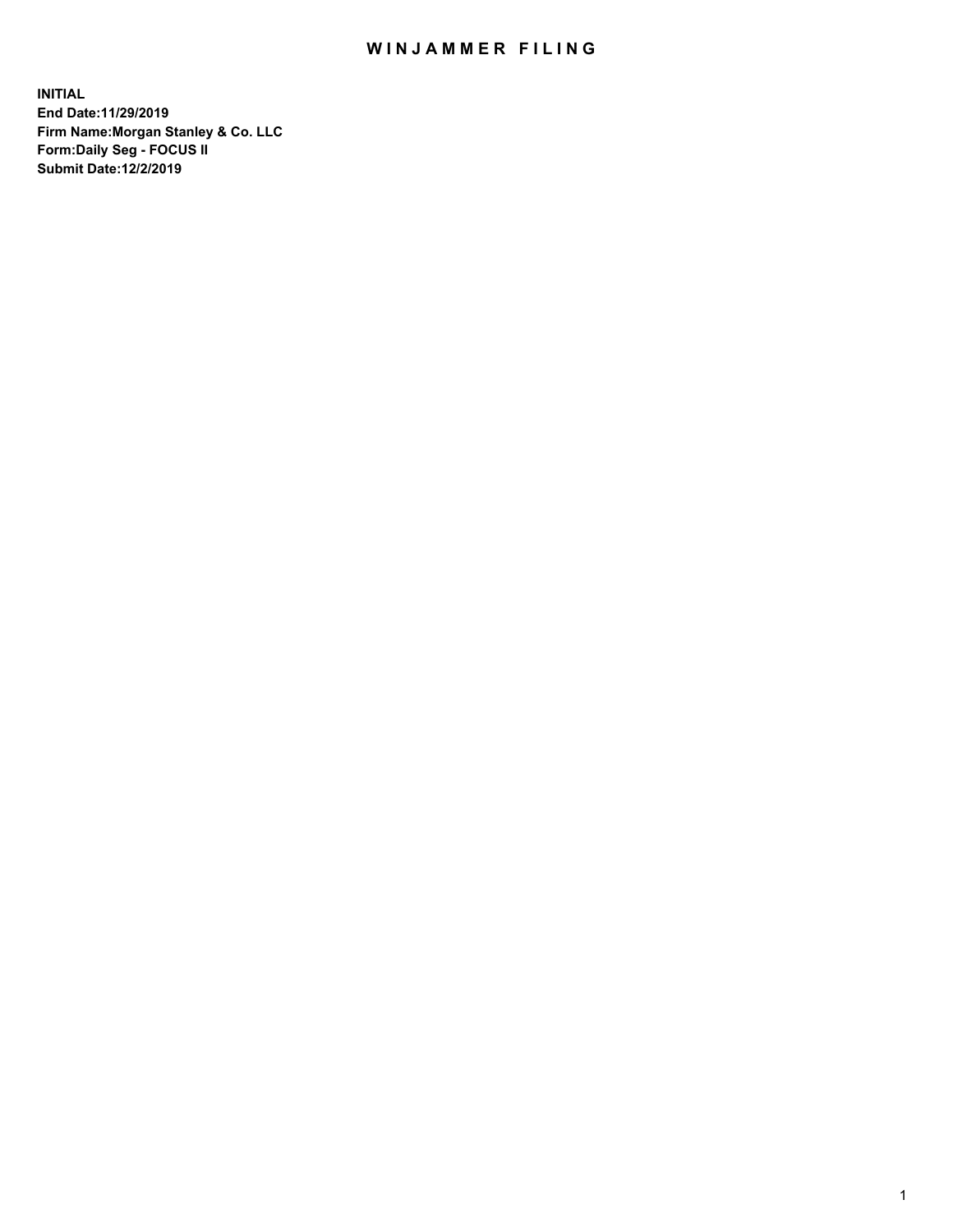**INITIAL End Date:11/29/2019 Firm Name:Morgan Stanley & Co. LLC Form:Daily Seg - FOCUS II Submit Date:12/2/2019 Daily Segregation - Cover Page**

| Name of Company                                                                                                                                                                                                                                                                                                                | Morgan Stanley & Co. LLC                               |
|--------------------------------------------------------------------------------------------------------------------------------------------------------------------------------------------------------------------------------------------------------------------------------------------------------------------------------|--------------------------------------------------------|
| <b>Contact Name</b>                                                                                                                                                                                                                                                                                                            | <b>Ikram Shah</b>                                      |
| <b>Contact Phone Number</b>                                                                                                                                                                                                                                                                                                    | 212-276-0963                                           |
| <b>Contact Email Address</b>                                                                                                                                                                                                                                                                                                   | Ikram.shah@morganstanley.com                           |
| FCM's Customer Segregated Funds Residual Interest Target (choose one):<br>a. Minimum dollar amount: ; or<br>b. Minimum percentage of customer segregated funds required:% ; or<br>c. Dollar amount range between: and; or<br>d. Percentage range of customer segregated funds required between:% and%.                         | 235,000,000<br><u>0</u><br>0 <sup>0</sup><br><u>00</u> |
| FCM's Customer Secured Amount Funds Residual Interest Target (choose one):<br>a. Minimum dollar amount: ; or<br>b. Minimum percentage of customer secured funds required:%; or<br>c. Dollar amount range between: and; or<br>d. Percentage range of customer secured funds required between:% and%.                            | 140,000,000<br><u>0</u><br><u>00</u><br>0 <sub>0</sub> |
| FCM's Cleared Swaps Customer Collateral Residual Interest Target (choose one):<br>a. Minimum dollar amount: ; or<br>b. Minimum percentage of cleared swaps customer collateral required:% ; or<br>c. Dollar amount range between: and; or<br>d. Percentage range of cleared swaps customer collateral required between:% and%. | 92,000,000<br><u>0</u><br><u>00</u><br>0 <sub>0</sub>  |

Attach supporting documents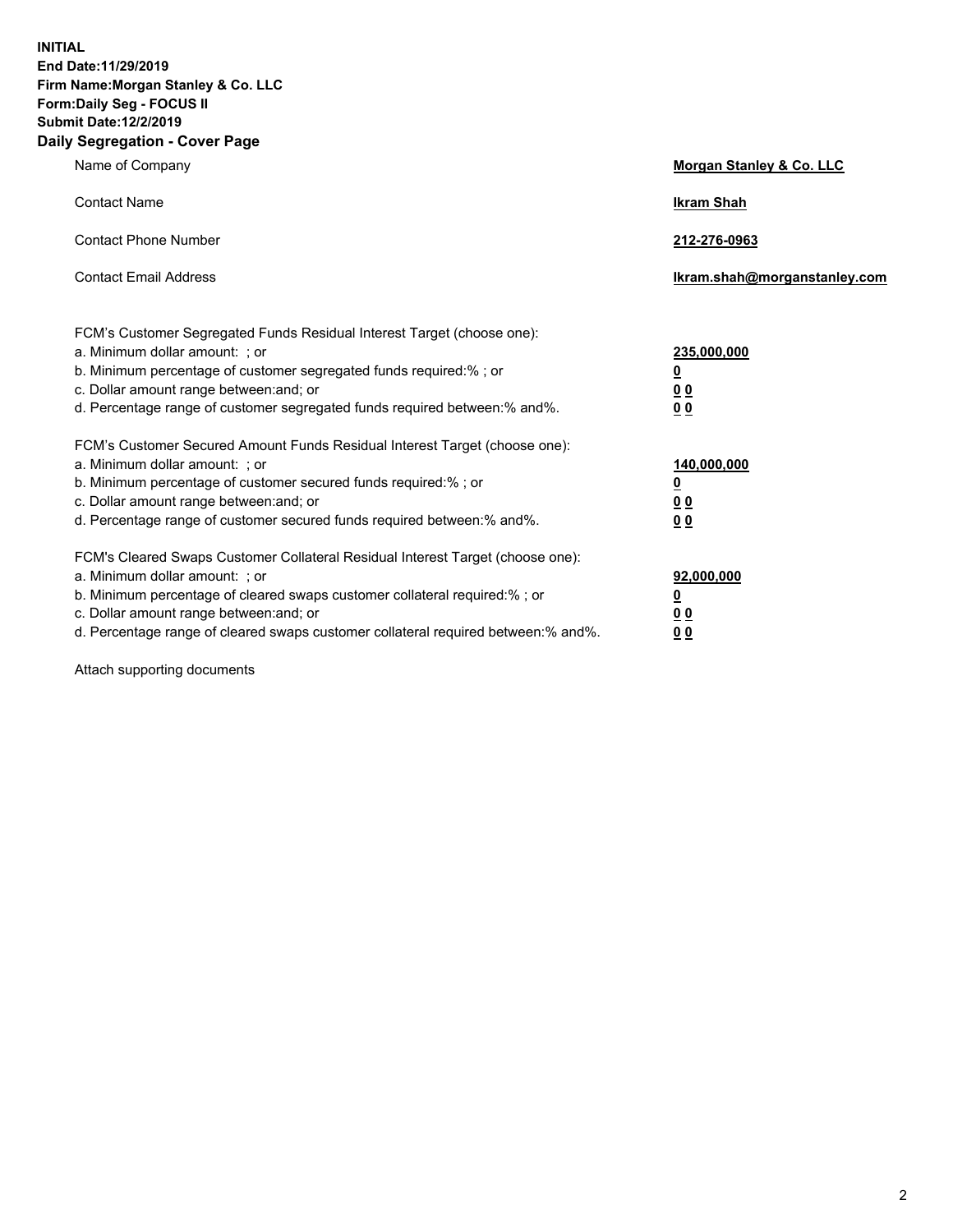## **INITIAL End Date:11/29/2019 Firm Name:Morgan Stanley & Co. LLC Form:Daily Seg - FOCUS II Submit Date:12/2/2019 Daily Segregation - Secured Amounts** Foreign Futures and Foreign Options Secured Amounts

Amount required to be set aside pursuant to law, rule or regulation of a foreign government or a rule of a self-regulatory organization authorized thereunder

- 1. Net ledger balance Foreign Futures and Foreign Option Trading All Customers A. Cash **2,482,249,481** [7315]
	- B. Securities (at market) **2,328,833,576** [7317]
- 2. Net unrealized profit (loss) in open futures contracts traded on a foreign board of trade **431,917,524** [7325]
- 3. Exchange traded options
	- a. Market value of open option contracts purchased on a foreign board of trade **6,738,536** [7335]
	- b. Market value of open contracts granted (sold) on a foreign board of trade **-8,480,207** [7337]
- 4. Net equity (deficit) (add lines 1. 2. and 3.) **5,241,258,910** [7345]
- 5. Account liquidating to a deficit and account with a debit balances gross amount **134,462,727** [7351] Less: amount offset by customer owned securities **-133,147,709** [7352] **1,315,018**
- 6. Amount required to be set aside as the secured amount Net Liquidating Equity Method (add lines 4 and 5)
- 7. Greater of amount required to be set aside pursuant to foreign jurisdiction (above) or line 6.

## FUNDS DEPOSITED IN SEPARATE REGULATION 30.7 ACCOUNTS

- 1. Cash in banks
	- A. Banks located in the United States **197,418,859** [7500]
	- B. Other banks qualified under Regulation 30.7 **514,030,172** [7520] **711,449,031**
- 2. Securities
	- A. In safekeeping with banks located in the United States **502,964,096** [7540]
	- B. In safekeeping with other banks qualified under Regulation 30.7 **0** [7560] **502,964,096** [7570]
- 3. Equities with registered futures commission merchants
	-
	- B. Securities **0** [7590]
	- C. Unrealized gain (loss) on open futures contracts **-662,766** [7600]
	- D. Value of long option contracts **0** [7610]
- E. Value of short option contracts **0** [7615] **7,478,233** [7620]
- 4. Amounts held by clearing organizations of foreign boards of trade
	- A. Cash **0** [7640]
	- B. Securities **0** [7650]
	- C. Amount due to (from) clearing organization daily variation **0** [7660]
	- D. Value of long option contracts **0** [7670]
	- E. Value of short option contracts **0** [7675] **0** [7680]
- 5. Amounts held by members of foreign boards of trade
	-
	-
	- C. Unrealized gain (loss) on open futures contracts **432,580,290** [7720]
	- D. Value of long option contracts **6,738,536** [7730]
	- E. Value of short option contracts **-8,480,207** [7735] **4,209,829,507**
- 6. Amounts with other depositories designated by a foreign board of trade **0** [7760]
- 7. Segregated funds on hand **0** [7765]
- 8. Total funds in separate section 30.7 accounts **5,431,720,867** [7770]
- 9. Excess (deficiency) Set Aside for Secured Amount (subtract line 7 Secured Statement Page 1 from Line 8)
- 10. Management Target Amount for Excess funds in separate section 30.7 accounts **140,000,000** [7780]
- 11. Excess (deficiency) funds in separate 30.7 accounts over (under) Management Target **49,146,939** [7785]

**0** [7305]

[7354] **5,242,573,928** [7355]

**5,242,573,928** [7360]

[7530]

A. Cash **8,140,999** [7580]

 A. Cash **1,953,121,408** [7700] B. Securities **1,825,869,480** [7710] [7740] **189,146,939** [7380]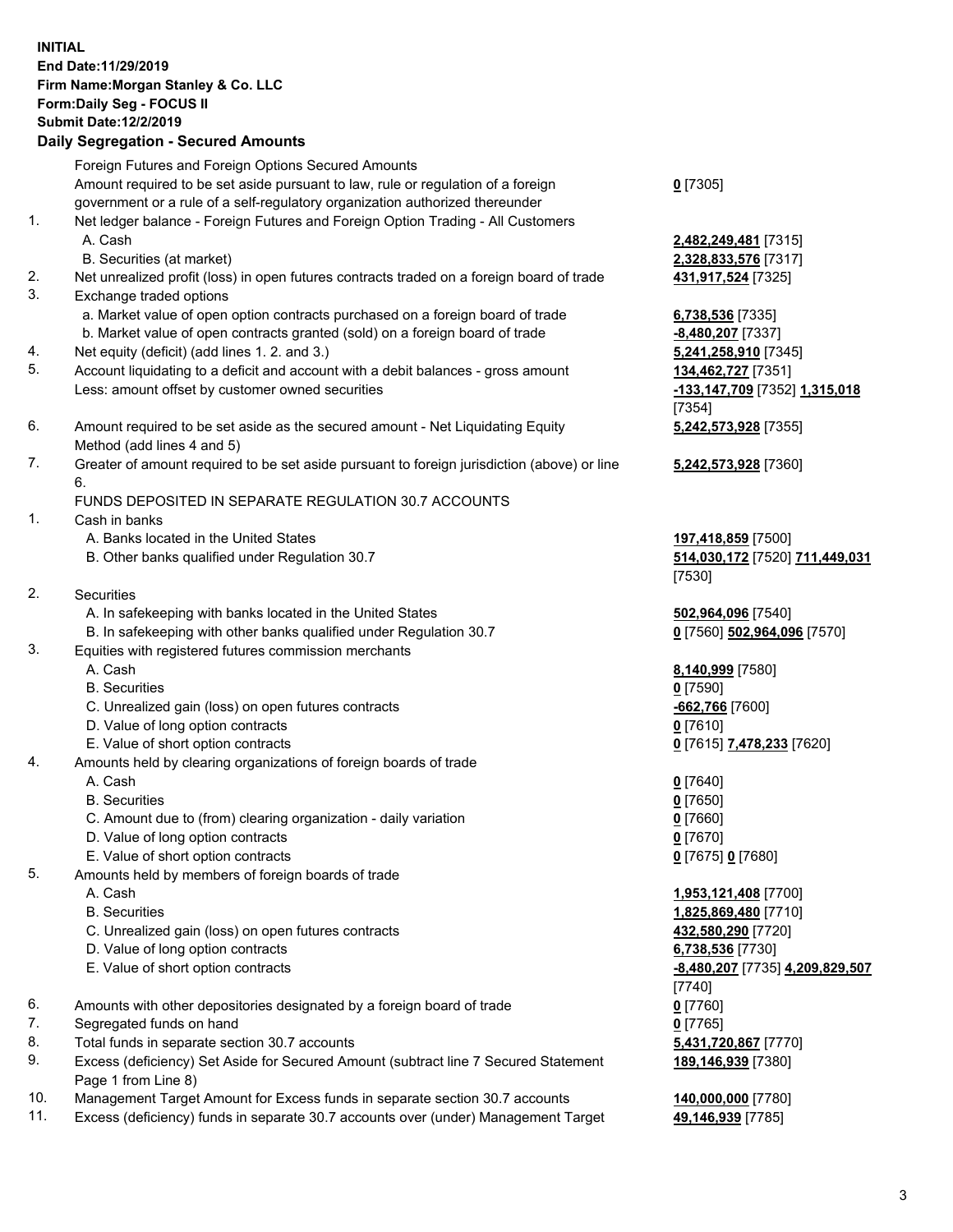**INITIAL End Date:11/29/2019 Firm Name:Morgan Stanley & Co. LLC Form:Daily Seg - FOCUS II Submit Date:12/2/2019 Daily Segregation - Segregation Statement** SEGREGATION REQUIREMENTS(Section 4d(2) of the CEAct) 1. Net ledger balance A. Cash **8,920,050,385** [7010] B. Securities (at market) **6,273,527,162** [7020] 2. Net unrealized profit (loss) in open futures contracts traded on a contract market **1,447,915,812** [7030] 3. Exchange traded options A. Add market value of open option contracts purchased on a contract market **317,423,557** [7032] B. Deduct market value of open option contracts granted (sold) on a contract market **-232,450,481** [7033] 4. Net equity (deficit) (add lines 1, 2 and 3) **16,726,466,435** [7040] 5. Accounts liquidating to a deficit and accounts with debit balances - gross amount **407,142,940** [7045] Less: amount offset by customer securities **-406,185,123** [7047] **957,817** [7050] 6. Amount required to be segregated (add lines 4 and 5) **16,727,424,252** [7060] FUNDS IN SEGREGATED ACCOUNTS 7. Deposited in segregated funds bank accounts A. Cash **3,787,812,120** [7070] B. Securities representing investments of customers' funds (at market) **0** [7080] C. Securities held for particular customers or option customers in lieu of cash (at market) **764,141,110** [7090] 8. Margins on deposit with derivatives clearing organizations of contract markets A. Cash **6,943,798,183** [7100] B. Securities representing investments of customers' funds (at market) **0** [7110] C. Securities held for particular customers or option customers in lieu of cash (at market) **5,509,386,052** [7120] 9. Net settlement from (to) derivatives clearing organizations of contract markets **-84,435,629** [7130] 10. Exchange traded options A. Value of open long option contracts **317,423,557** [7132] B. Value of open short option contracts **-232,450,481** [7133] 11. Net equities with other FCMs A. Net liquidating equity **7,905,335** [7140] B. Securities representing investments of customers' funds (at market) **0** [7160] C. Securities held for particular customers or option customers in lieu of cash (at market) **0** [7170] 12. Segregated funds on hand **0** [7150] 13. Total amount in segregation (add lines 7 through 12) **17,013,580,247** [7180] 14. Excess (deficiency) funds in segregation (subtract line 6 from line 13) **286,155,995** [7190] 15. Management Target Amount for Excess funds in segregation **235,000,000** [7194] **51,155,995** [7198]

16. Excess (deficiency) funds in segregation over (under) Management Target Amount Excess